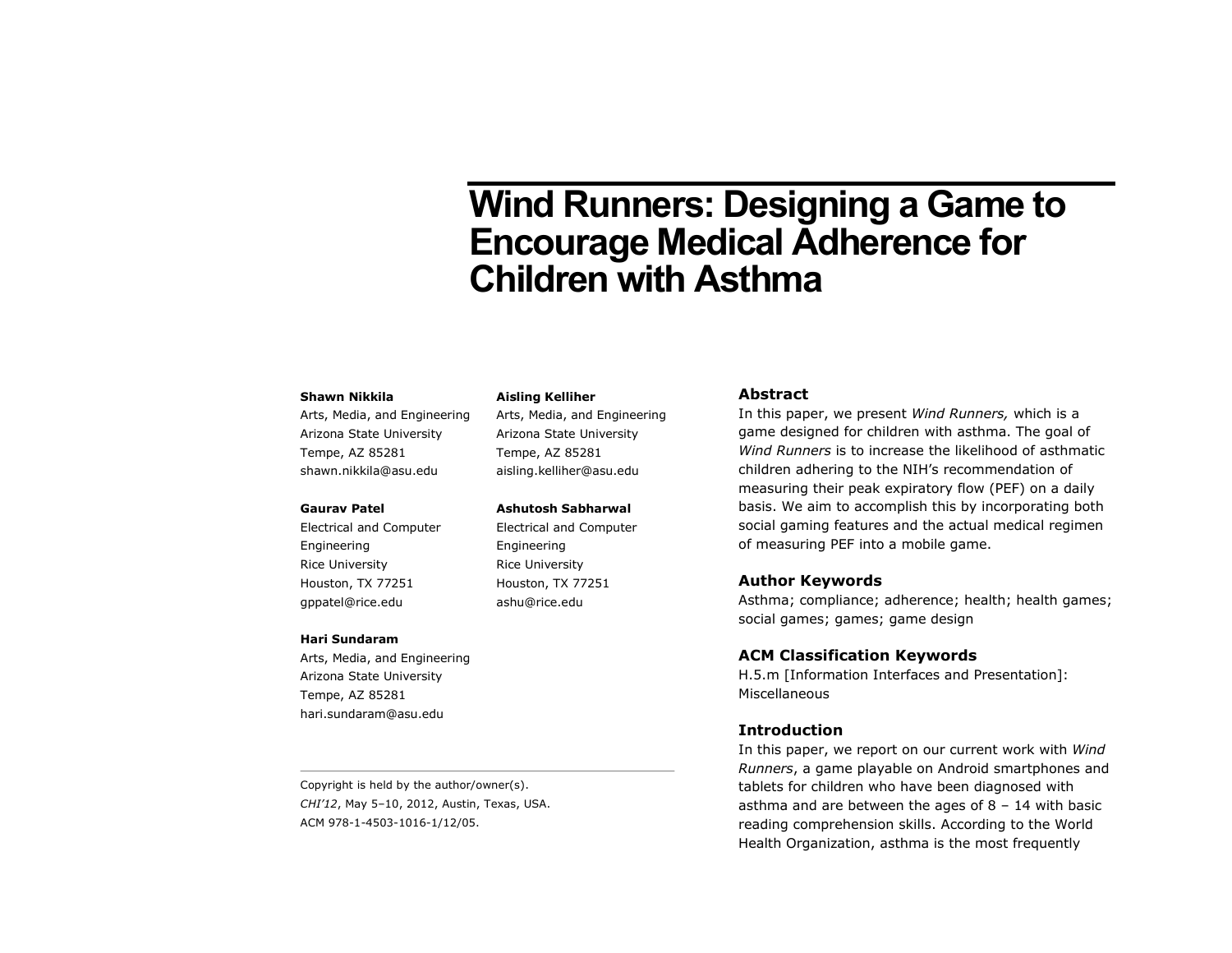## **Going Social**

*Wind Runners* uses a popular 3<sup>rd</sup> party proprietary social networking platform for mobile games called OpenFeint. This platform provides friend lists, achievements, and leaderboards.





encountered chronic disease among children and afflicts approximately 235 million children worldwide [15]. Asthma is not a lethal disease, and the prognosis is generally positive as long as the patient undertakes preventative care as directed by a physician. However, not adhering to correct medical regimens is a major hurdle impeding optimal care for patients with asthma. Measurement of peak expiratory flow (PEF) via a spirometer is a particularly important regimen for asthma patients as the measurement allows them to monitor the state of their lungs with poor values being indicative of future complications including asthma attacks. The absence of patient adherence has been well documented in the case of children and adolescents [4,11].

Our continuing work on *Wind Runners* specifically addresses the issue of PEF adherence for children and adolescents. The game is designed to encourage children and adolescents with asthma to measure their PEF on a daily basis. *Wind Runners* incorporates two important innovations for increasing adherence: the completion of the medical regimen (measuring PEF via a spirometer) is integral to the gameplay, and the incorporation of a social support structure into the game. Our work is inspired by social behavioral health theory [1] and grounded in empirical research on the benefits of social support structures with regards to adherence [6]. The game is designed to be used in conjunction with a custom-built, small spirometer. To play the game, a patient blows into the spirometer thus filling an in-game air reservoir tank based on their performance of the exercise.

*Wind Runners* incorporates physics based, puzzle-lite gameplay where players guide a circular object past

obstacles to a goal either by pushing it with their player character or using the air stored in their reservoir tank. Players navigate past physical obstacles by blowing them away using air collected in their reservoir tank when measuring their PEF. We incorporate social media features using *OpenFeint*, a 3rd party social networking platform for mobile games. Using this game feature, players can discover and interact with others who share their health condition, thus forming a social support structure.

# **Related Work**

There is significant research focused on educational health games for a wide variety of medical conditions including diabetes [9,13], cancer [8], and mental health issues [5]. A majority of these games aim to educate individuals and increase adherence to medical regimens through the use of well-established game design principles. With regards to asthma games, *Bronkie the Bronchiasaurus* is an educational game geared towards children with asthma*. Quest for the Code* [16], developed by Starlight Children's Foundation, and *Air Academy: The Quest for Airtopia* [14] are games that focus on teaching children about asthma through educational videos interspersed with gameplay. *Watch, Discover, Think, and Act* is another asthma education game targeted towards inner-city children whose families may not have the resources available to them for proper care [2].

Several studies and surveys conducted on these and other health games show that they have favorable outcomes in a number of areas. They have shown that these types of games can result in fewer urgent care visits [2,9], improved knowledge about personal health conditions [2,8,9,12,14], increased self-efficacy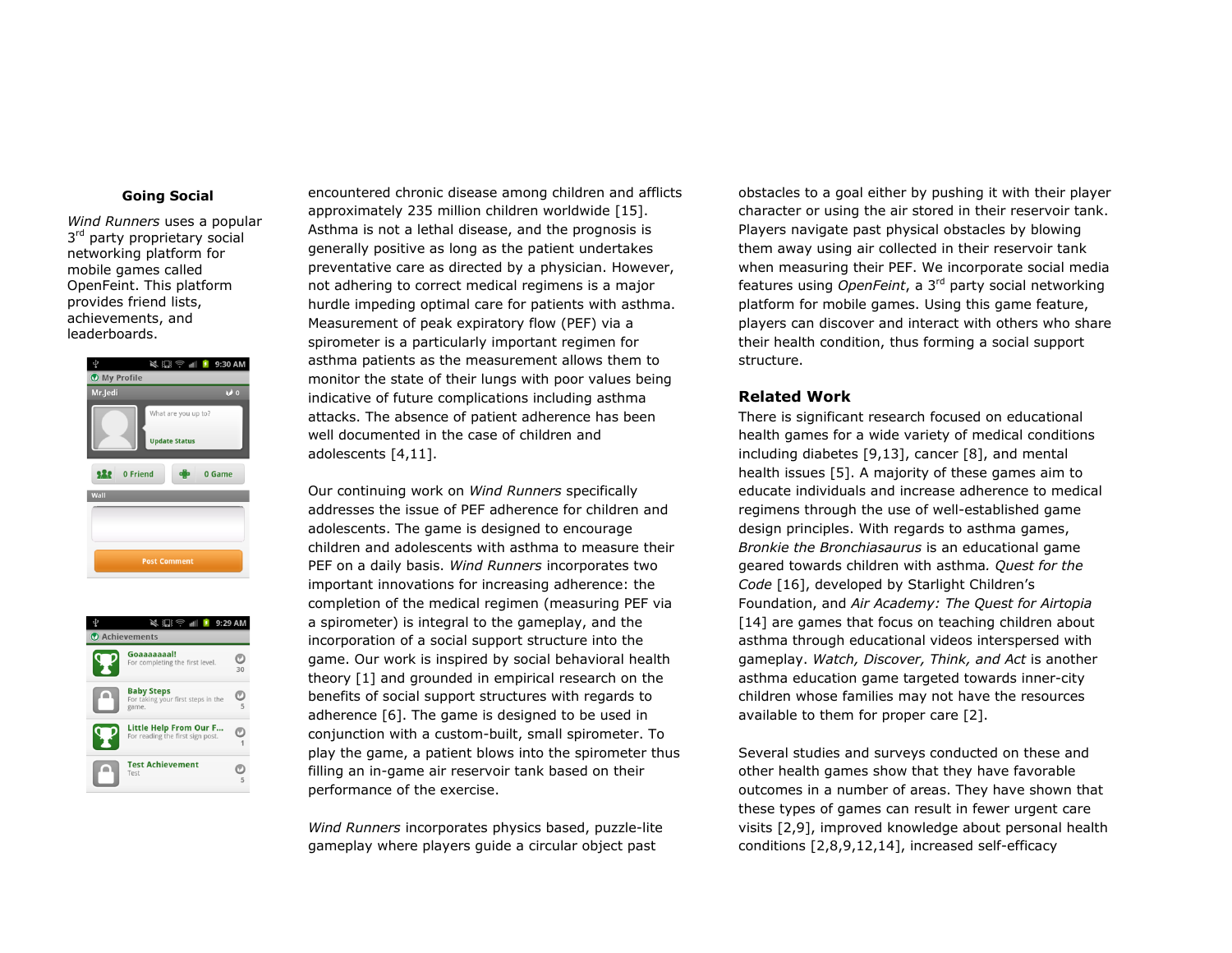regarding health care [2,9,12,14], and increased openness in discussing personal health conditions with others [9,14].

However, many health games have overlooked two features which may have an additional positive effect in increasing adherence. The first is the inclusion of social gaming features, and the second is including the medical regimen itself as a core component of the gameplay. We have incorporated both of these features into *Wind Runners*, described more fully in the next section.

# **Design Principles**

There are four primary design goals in *Wind Runners* that we believe are fundamental to the success of the game. The first two of these goals have been incorporated into the game while the remainder will be added in future versions.

#### *Social Gaming Features*

Using social gaming features to encourage adherence to medical regimens is an underexplored area within the domain of health related gaming. Social support structures can have a positive benefit towards a patient's adherence to certain medical regimens [6]. However, many of the current health games remain solitary experiences. Social gaming features can provide an avenue for individuals to find, connect, and share their experiences with others who have the same medical condition. A community formed under the auspices of a game can provide a basis of encouragement and support as an individual copes with their illness. This can be especially important for children and/or adolescents who may be embarrassed

of or in denial of their condition [3] and/or may not have ready access to outside social support groups.

*Integration of Medical Regimen into Gameplay* Few existing health games directly integrate the medical regimen itself into the gameplay. Having an individual performing the regimen as part of the game can provide additional incentive and positive reinforcement thus increasing the likelihood of adherence.

## *Detailed Reports/Statistics*

Prior studies have shown that a significant number of asthma patients tend to exaggerate their adherence to recommended care regimens [4,11]. Therefore, it is important for a game in this domain to provide detailed reports and statistics regarding the completion of the medical regimen by the player/patient. In this way, the physician is better informed of the patient's progress. In addition, reports can easily show improvements in a patient's condition providing further motivation to complete the regimen. While this is not a new phenomenon in health games [9,10,12], we believe it is a fundamental game feature for inclusion.

# *Added Value through Expansions*

Many health games end when there are no more lessons to be taught about the illness in question. However, this is not ideal when the medical regimen itself is integrated into the gameplay as the individual needs to repeatedly perform it for a long period of time. Therefore, the game needs to be regularly updated with new content to keep the player engaged as forcing him/her to repetitively complete the same scenarios will result in the player becoming bored quickly. This added

<span id="page-2-0"></span>

**Figure 1** - mobileSpiro sensor and laminar flow tube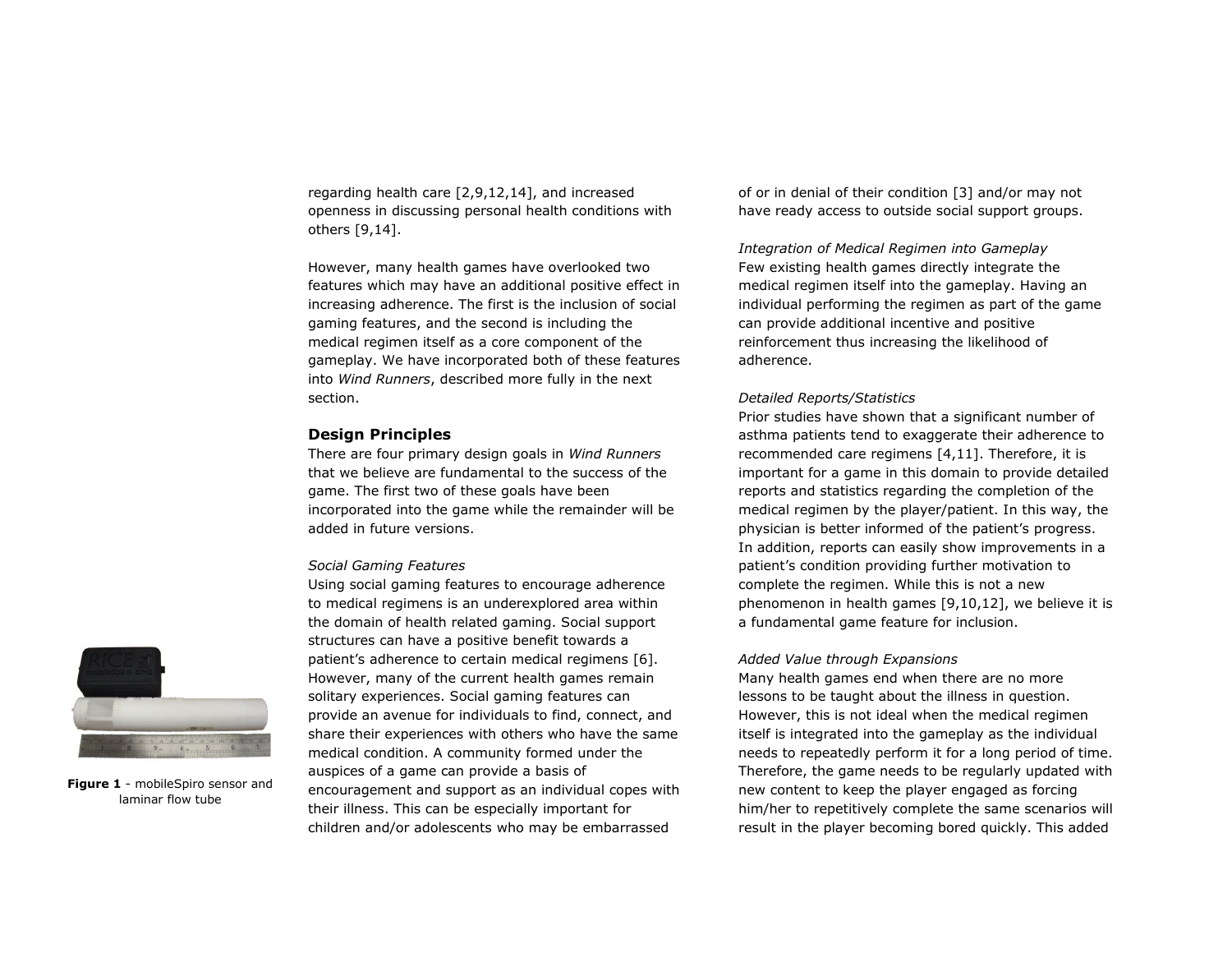

<span id="page-3-0"></span>Figure 2 - Two screenshots **Figure 2 - Two screenshots Figure 2 - Two sidebar.** showing the spirometer input step. Players are prompted to blow into the spirometer.

content can be in the form of new scenarios, rules, and game objects or content generated by the player.

## **mobileSpiro Hardware**

The medical regimen promoted by our game is the daily measurement of PEF as recommended by the National Institute of Health [17]. Commercially available spirometers use proprietary interfaces which prohibit the access of raw sensor data. As a result, we are using a custom-built spirometer dubbed *mobileSpiro* [7] shown in [Figure 1.](#page-2-0) *mobileSpiro* is functionally comparable to commercially available spirometers such as the *Thor PC FlowMeter*. However, using *mobileSpiro*  allows us to customize the *Wind Runners* game based on raw sensor data.

The *mobileSpiro* architecture is divided into two major components. The first component is a MSP430 microcontroller-based pressure sensor, which samples raw data from a spirometer maneuver and transmits it to an Android client via Bluetooth. The second component is the Android API on the client device, which converts the pressure data into flow data based on a calibration step. The spirometer can run up to 80 days on two standard AA batteries if used sparingly.

## **Wind Runners**

ł

*Wind Runners* is a mobile game aimed at encouraging children with asthma to measure their PEF on a daily basis and is developed for use on Android devices in conjunction with the *mobileSpiro* hardware<sup>1</sup>. Android was chosen due to its wide adoption and its ability to

[http://www.spicypixel.net/2008/01/10/gfxlib-fuzed-a-free](http://www.spicypixel.net/2008/01/10/gfxlib-fuzed-a-free-developer-graphic-library/)[developer-graphic-library/](http://www.spicypixel.net/2008/01/10/gfxlib-fuzed-a-free-developer-graphic-library/)

freely interface with external Bluetooth devices such as *mobileSpiro*.

# *mobileSpiro Integration*

When starting *Wind Runners*, the game first prompts the player to measure their PEF with the spirometer, as shown in [Figure 2.](#page-3-0) An in-game air reservoir tank fills up based on the player's performance during this spirometer maneuver. This air tank is essential for the gameplay as it enables the player to successfully complete game levels. It also fulfils one of our core design principles by incorporating the medical regimen as an essential gameplay feature. This creates an incentive for children to perform the measurement as advancement in the game is dictated by successful completion of it.

# *Gameplay*

*Wind Runners* is a game belonging to the platforming genre and incorporates physics-based, puzzle-lite gameplay. This game design approach has appeal across diverse age groups and genders as has been demonstrated by the success of recent games such as *Little Big Planet*. In the game, players must guide a ball to a goal area in each level. Players do this by moving the ball either by pushing it with their player character or using the air in their reservoir tank, which was collected at the start of the game, to push it along. Physical obstacles hinder the player's progress in completing the level and are dealt with by using air from the reservoir tank to remove them. For a gameplay example, please see the *Level Walkthrough*

<sup>1</sup> Artwork for *Wind Runners* is from: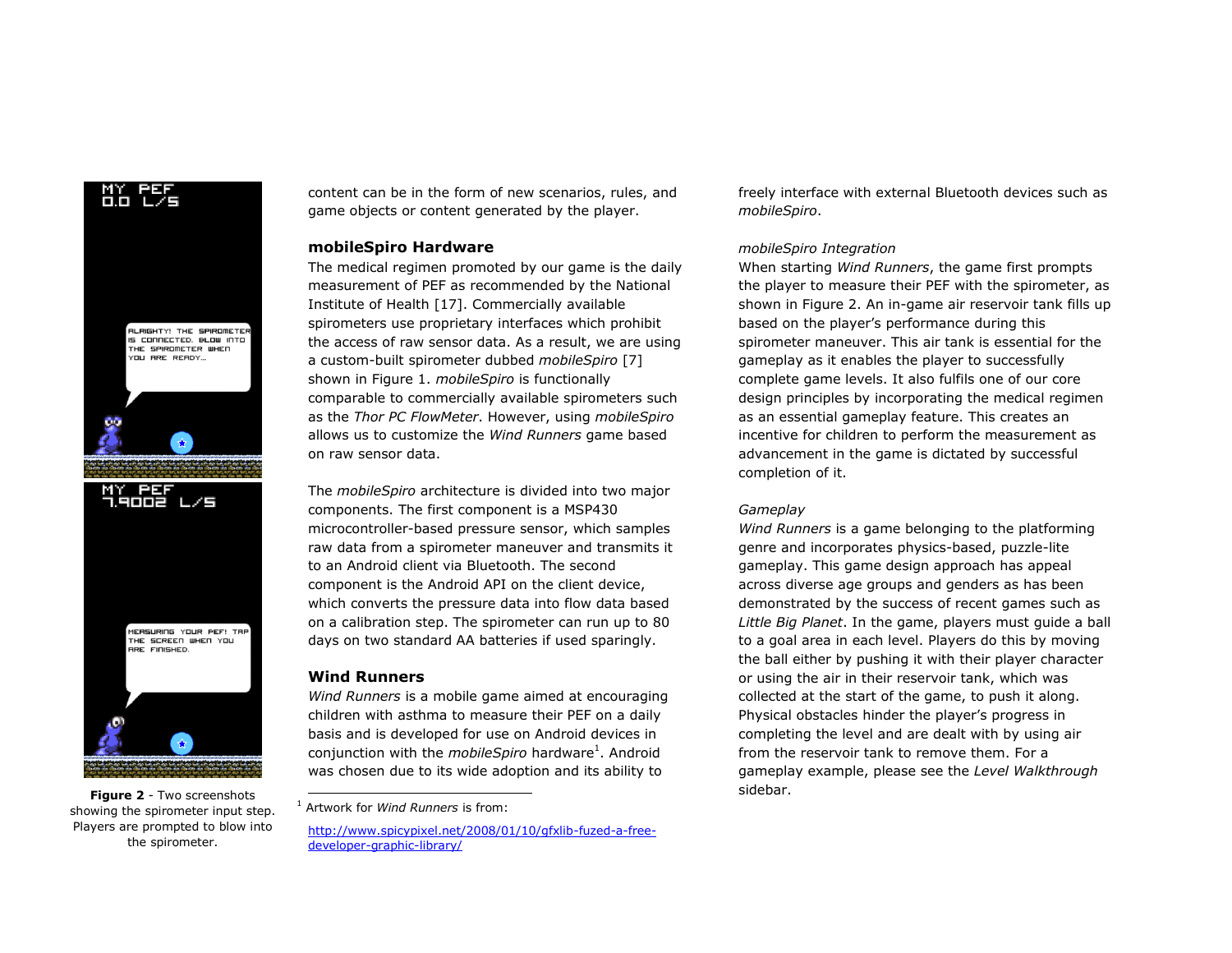## **Level Walkthrough**



This is the introductory level with an easy solution. The player needs to get the ball to the goal area in order to finish the level.

The player needs to reach the ball; however, it is on a pillar. The player can knock the ball off by using their air reservoir tank.





Now that the player can reach the ball, he or she can push it the rest of the way to the goal area to complete the level.

# *Social Features*

To incorporate social features into *Wind Runners*, we integrated *OpenFeint* [18], a popular 3rd party social networking platform for mobile games. Features provided by *OpenFeint* include achievements, leaderboards, and friend lists (See the *Going Social*  sidebar). Achievements are hidden and can be unlocked upon accomplishing certain objectives in the game. The player's score is submitted to *OpenFeint* after successful completion of a level and high scores from all players can be viewed via the *OpenFeint* interface. Players can 'friend' other players of the game and leave status messages and wall posts similar to *Facebook*. Including this platform in the game satisfies a core design goal of providing social gaming features. In so doing, asthmatic players from around the world can interact with each other through a shared gaming experience. We anticipate that this will result in a social support structure that will create further communitybased incentive for players to continue playing the game and thus continue measuring their PEF on a daily basis.

# **Current Status and Future Plans**

The game currently integrates the spirometer into the gameplay and contains a social gaming component. There is one introductory level with several more near completion. We will implement detailed progress reports and statistics in a forthcoming version, which will show the player's PEF measurements over time. We will also create additional content as well as a distribution system, which will allow players to update their game with these new additions. Finally, we plan on developing a more direct cooperative and competitive play environment for players. These additions will give further incentive for individuals to

continue playing the game and performing PEF measurements over an extended period of time.

Over the next several months, we are planning on conducting preliminary studies to test the efficacy and appeal of the game. We will also conduct several participatory design studies to better gauge what children wish to see in future iterations of this game. Finally, we realize that Android devices have a limited reach due to many families not having the means to own one. Therefore, we are examining additional platforms, such as HTML5, which can reach a broader audience.

# **Conclusion**

In this paper, we present a mobile game, which encourages children to measure their peak expiratory flow on a daily basis using a custom-built spirometer. The primary current contributions of the game are the incorporation of social gaming features and the medical regimen itself into the game, thus providing additional incentive for children and adolescents to adhere to the regimen. This has broad implications for both individuals dealing with asthma and health care providers. Measuring PEF is a good preventative care regimen, which can result in higher quality of life and reduce costly hospital visits. Moving forward, we believe that the design principles exercised in this game could prove promising in the development of healthrelated games for a wide variety of long-term or lifetime illnesses.

# **References**

1. Bandura, A. Health promotion from the perspective of social cognitive theory. *Psychology & Health 13*, 4 (1998), 623-649.